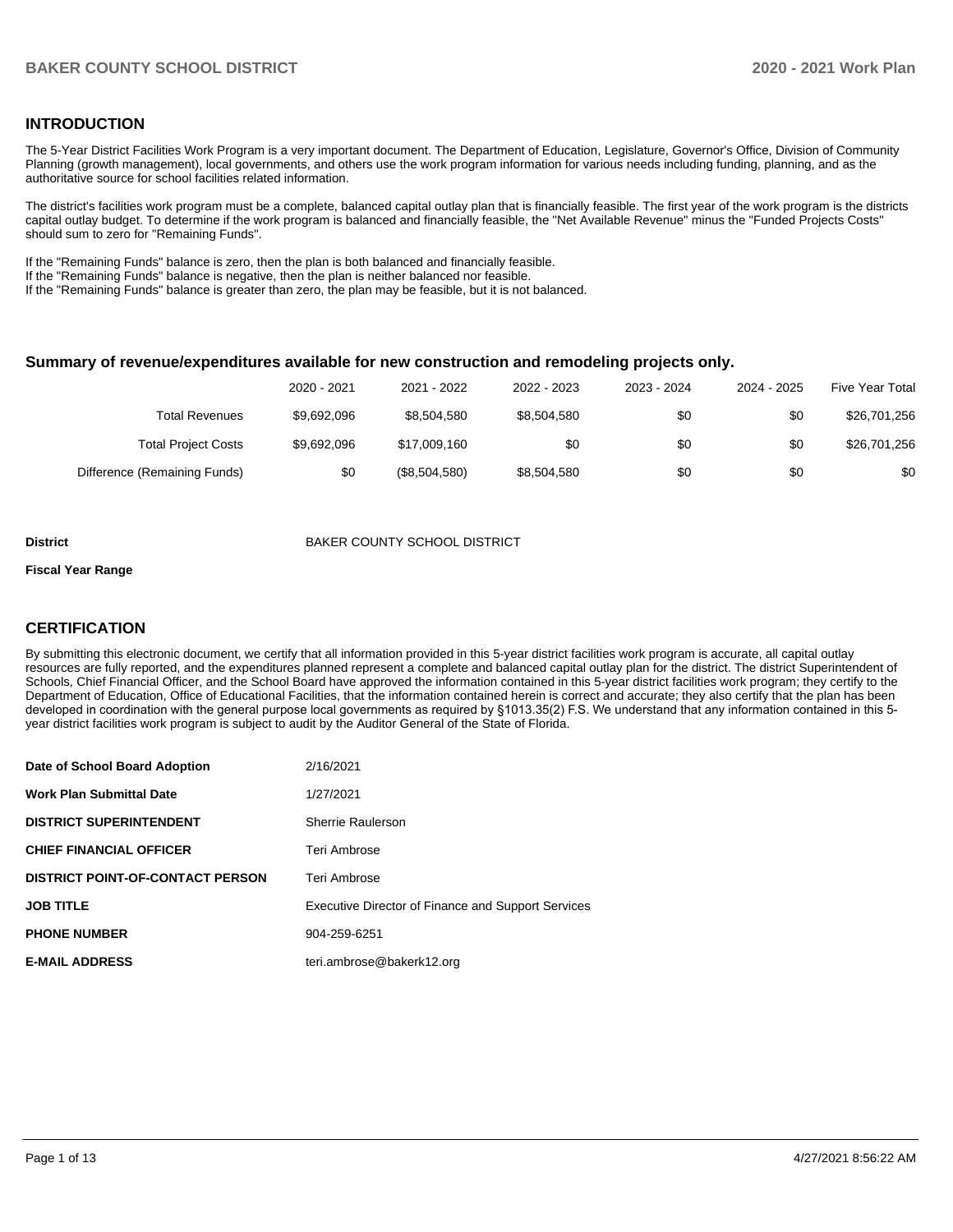# **Expenditures**

#### **Expenditure for Maintenance, Repair and Renovation from 1.50-Mills and PECO**

Annually, prior to the adoption of the district school budget, each school board must prepare a tentative district facilities work program that includes a schedule of major repair and renovation projects necessary to maintain the educational and ancillary facilities of the district.

|                                  | Item                                                                                                                                                                                                                                                                   | 2020 - 2021<br><b>Actual Budget</b> | 2021 - 2022<br>Projected | 2022 - 2023<br>Projected | 2023 - 2024<br>Projected | 2024 - 2025<br>Projected | Total       |  |
|----------------------------------|------------------------------------------------------------------------------------------------------------------------------------------------------------------------------------------------------------------------------------------------------------------------|-------------------------------------|--------------------------|--------------------------|--------------------------|--------------------------|-------------|--|
| <b>HVAC</b>                      |                                                                                                                                                                                                                                                                        | \$100.000                           | \$0                      | \$0                      | \$278,084                | \$279,038                | \$657,122   |  |
|                                  | Locations: BAKER MIDDLE, BAKER SENIOR HIGH, BAKER SUPERINTENDENT'S OFFICE, BAKER SUPPORT SERVICES FACILITY, J FRANKLIN<br>KELLER INTERMEDIATE, MACCLENNY 6TH GRADE CENTER, NEW MACCLENNY ELEMENTARY, PRE-K/KDG CENTER,<br>TRANSPORTATION FACILITY, WESTSIDE ELEMENTARY |                                     |                          |                          |                          |                          |             |  |
| Flooring                         |                                                                                                                                                                                                                                                                        | \$0                                 | \$0                      | \$0                      | \$55,507                 | \$100,000                | \$155,507   |  |
|                                  | Locations: BAKER MIDDLE, BAKER SENIOR HIGH, BAKER SUPERINTENDENT'S OFFICE, BAKER SUPPORT SERVICES FACILITY, J FRANKLIN<br>KELLER INTERMEDIATE, MACCLENNY 6TH GRADE CENTER, NEW MACCLENNY ELEMENTARY, PRE-K/KDG CENTER,<br>TRANSPORTATION FACILITY, WESTSIDE ELEMENTARY |                                     |                          |                          |                          |                          |             |  |
| Roofing                          |                                                                                                                                                                                                                                                                        | \$246,142                           | \$0                      | \$0                      | \$150,000                | \$200,000                | \$596,142   |  |
| Locations:                       | BAKER MIDDLE, BAKER SENIOR HIGH, J FRANKLIN KELLER INTERMEDIATE                                                                                                                                                                                                        |                                     |                          |                          |                          |                          |             |  |
| Safety to Life                   |                                                                                                                                                                                                                                                                        | \$0                                 | \$0                      | \$0                      | \$10,000                 | \$10,000                 | \$20,000    |  |
| Locations:                       | BAKER MIDDLE, BAKER SENIOR HIGH, BAKER SUPERINTENDENT'S OFFICE, BAKER SUPPORT SERVICES FACILITY, J FRANKLIN<br>KELLER INTERMEDIATE, MACCLENNY 6TH GRADE CENTER, NEW MACCLENNY ELEMENTARY, PRE-K/KDG CENTER,<br>TRANSPORTATION FACILITY, WESTSIDE ELEMENTARY            |                                     |                          |                          |                          |                          |             |  |
| Fencing                          |                                                                                                                                                                                                                                                                        | \$0                                 | \$0                      | \$0                      | \$0                      | \$0                      | \$0         |  |
|                                  | Locations: No Locations for this expenditure.                                                                                                                                                                                                                          |                                     |                          |                          |                          |                          |             |  |
| Parking                          |                                                                                                                                                                                                                                                                        | \$0                                 | \$0                      | \$0                      | \$50,000                 | \$50,000                 | \$100,000   |  |
| Locations:                       | BAKER MIDDLE, PRE-K/KDG CENTER                                                                                                                                                                                                                                         |                                     |                          |                          |                          |                          |             |  |
| Electrical                       |                                                                                                                                                                                                                                                                        | \$0                                 | \$0                      | \$0                      | \$0                      | \$0                      | \$0         |  |
|                                  | Locations: No Locations for this expenditure.                                                                                                                                                                                                                          |                                     |                          |                          |                          |                          |             |  |
| Fire Alarm                       |                                                                                                                                                                                                                                                                        | \$0                                 | \$0                      | \$0                      | \$0                      | \$0                      | \$0         |  |
|                                  | Locations: No Locations for this expenditure.                                                                                                                                                                                                                          |                                     |                          |                          |                          |                          |             |  |
| Telephone/Intercom System        |                                                                                                                                                                                                                                                                        | \$0                                 | \$0                      | \$0                      | \$0                      | \$0                      | \$0         |  |
|                                  | Locations: No Locations for this expenditure.                                                                                                                                                                                                                          |                                     |                          |                          |                          |                          |             |  |
| <b>Closed Circuit Television</b> |                                                                                                                                                                                                                                                                        | \$0                                 | \$0                      | \$0                      | \$0                      | \$0                      | \$0         |  |
|                                  | Locations: No Locations for this expenditure.                                                                                                                                                                                                                          |                                     |                          |                          |                          |                          |             |  |
| Paint                            |                                                                                                                                                                                                                                                                        | \$0                                 | \$0                      | \$0                      | \$20,000                 | \$20,000                 | \$40,000    |  |
|                                  | Locations: BAKER MIDDLE, BAKER SENIOR HIGH, BAKER SUPERINTENDENT'S OFFICE, BAKER SUPPORT SERVICES FACILITY, J FRANKLIN<br>KELLER INTERMEDIATE, MACCLENNY 6TH GRADE CENTER, NEW MACCLENNY ELEMENTARY, PRE-K/KDG CENTER,<br>TRANSPORTATION FACILITY, WESTSIDE ELEMENTARY |                                     |                          |                          |                          |                          |             |  |
| Maintenance/Repair               |                                                                                                                                                                                                                                                                        | \$0                                 | \$0                      | \$0                      | \$20,000                 | \$20,000                 | \$40,000    |  |
| Locations:                       | BAKER MIDDLE, BAKER SENIOR HIGH, BAKER SUPERINTENDENT'S OFFICE, BAKER SUPPORT SERVICES FACILITY, J FRANKLIN<br>KELLER INTERMEDIATE, MACCLENNY 6TH GRADE CENTER, NEW MACCLENNY ELEMENTARY, PRE-K/KDG CENTER,<br>TRANSPORTATION FACILITY, WESTSIDE ELEMENTARY            |                                     |                          |                          |                          |                          |             |  |
|                                  | <b>Sub Total:</b>                                                                                                                                                                                                                                                      | \$346,142                           | \$0                      | \$0                      | \$583,591                | \$679,038                | \$1,608,771 |  |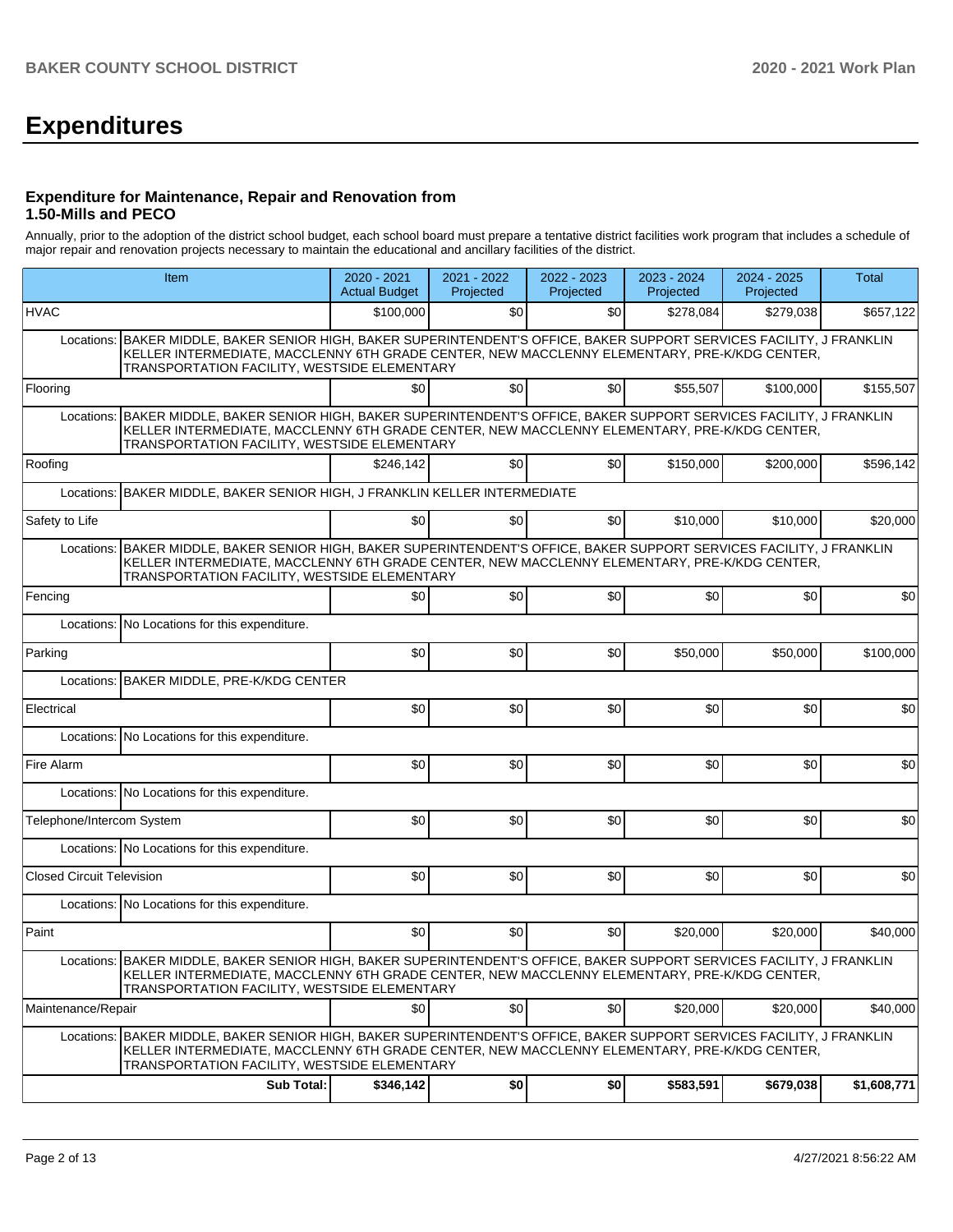| <b>IPECO Maintenance Expenditures</b> | ሖጣ        | ሖ         | $\sim$  | ሶስ        | ¢∩        | ሶስ         |
|---------------------------------------|-----------|-----------|---------|-----------|-----------|------------|
|                                       | Ψ∪        | ΦU        | w       | w         | JU.       | ו שפ       |
| 1.50 Mill Sub Total:İ                 | \$346.142 | ሶስ<br>JU. | ሶሳ<br>ູ | \$583.591 | \$679.038 | 1,608,77*ه |

No items have been specified.

|--|

#### **Local 1.50 Mill Expenditure For Maintenance, Repair and Renovation**

Anticipated expenditures expected from local funding sources over the years covered by the current work plan.

| Item                                                         | 2020 - 2021<br><b>Actual Budget</b> | 2021 - 2022<br>Projected | 2022 - 2023<br>Projected | 2023 - 2024<br>Projected | $2024 - 2025$<br>Projected | <b>Total</b> |
|--------------------------------------------------------------|-------------------------------------|--------------------------|--------------------------|--------------------------|----------------------------|--------------|
| Remaining Maint and Repair from 1.5 Mills                    | \$346,142                           | \$0                      | \$0                      | \$583,591                | \$679,038                  | \$1,608,771  |
| Maintenance/Repair Salaries                                  | \$0                                 | \$0                      | \$0                      | \$0                      | \$0                        | \$0          |
| <b>School Bus Purchases</b>                                  | \$699,374                           | \$0                      | \$0                      | \$1,200,000              | \$1,200,000                | \$3,099,374  |
| <b>Other Vehicle Purchases</b>                               | \$0                                 | \$0                      | \$0                      | \$0                      | \$0                        | \$0          |
| Capital Outlay Equipment                                     | \$233,541                           | \$100,000                | \$100,000                | \$400,000                | \$400,000                  | \$1,233,541  |
| <b>Rent/Lease Payments</b>                                   | \$0                                 | \$0                      | \$0                      | \$0                      | \$0                        | \$0          |
| <b>COP Debt Service</b>                                      | \$0                                 | \$0                      | \$0                      | \$0                      | \$0                        | \$0          |
| Rent/Lease Relocatables                                      | \$0                                 | \$0                      | \$0                      | \$0                      | \$0                        | \$0          |
| <b>Environmental Problems</b>                                | \$0                                 | \$0                      | \$0                      | \$0                      | \$0                        | \$0          |
| s.1011.14 Debt Service                                       | \$0                                 | \$0                      | \$0                      | \$0                      | \$0                        | \$0          |
| <b>Special Facilities Construction Account</b>               | \$1,804,369                         | \$1,917,184              | \$1,997,432              | \$0                      | \$0                        | \$5,718,985  |
| Premiums for Property Casualty Insurance - 1011.71<br>(4a,b) | \$0                                 | \$0                      | \$0                      | \$0                      | \$0                        | \$0          |
| Qualified School Construction Bonds (QSCB)                   | \$0                                 | \$0                      | \$0                      | \$0                      | \$0                        | \$0          |
| Qualified Zone Academy Bonds (QZAB)                          | \$0                                 | \$0                      | \$0                      | \$0                      | \$0                        | \$0          |
| <b>Local Expenditure Totals:</b>                             | \$3,083,426                         | \$2,017,184              | \$2,097,432              | \$2,183,591              | \$2,279,038                | \$11,660,671 |

# **Revenue**

### **1.50 Mill Revenue Source**

Schedule of Estimated Capital Outlay Revenue from each currently approved source which is estimated to be available for expenditures on the projects included in the tentative district facilities work program. All amounts are NET after considering carryover balances, interest earned, new COP's, 1011.14 and 1011.15 loans, etc. Districts cannot use 1.5-Mill funds for salaries except for those explicitly associated with maintenance/repair projects. (1011.71 (5), F.S.)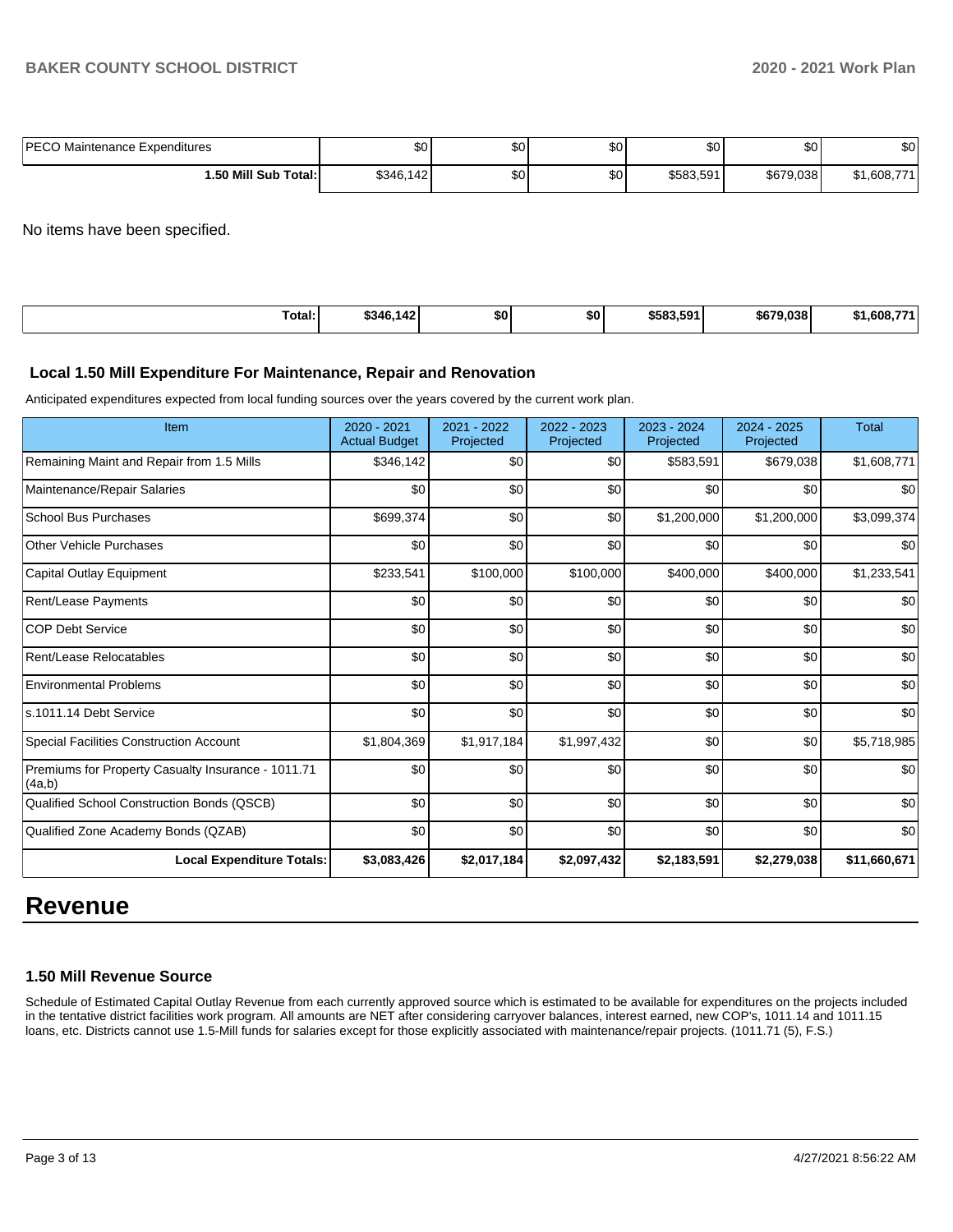## **BAKER COUNTY SCHOOL DISTRICT 2020 - 2021 Work Plan**

| <b>Item</b>                                                                       | Fund | $2020 - 2021$<br><b>Actual Value</b> | $2021 - 2022$<br>Projected | $2022 - 2023$<br>Projected | $2023 - 2024$<br>Projected | $2024 - 2025$<br>Projected | Total           |
|-----------------------------------------------------------------------------------|------|--------------------------------------|----------------------------|----------------------------|----------------------------|----------------------------|-----------------|
| (1) Non-exempt property<br>lassessed valuation                                    |      | \$1,135,053,192                      | \$1,213,397,030            | \$1,269,124,822            | \$1,328,957,928            | \$1,395,239,950            | \$6,341,772,922 |
| $(2)$ The Millage projected for<br>discretionary capital outlay per<br>ls.1011.71 |      | 1.50                                 | 1.50                       | 1.50                       | 1.50                       | 1.50                       |                 |
| (3) Full value of the 1.50-Mill<br>discretionary capital outlay per<br>ls.1011.71 |      | \$1,906,889                          | \$2,038,507                | \$2,132,130                | \$2,232,649                | \$2,344,003                | \$10,654,178    |
| $(4)$ Value of the portion of the 1.50<br>-Mill ACTUALLY levied                   | 370  | \$1,634,477                          | \$1,747,292                | \$1,827,540                | \$1,913,699                | \$2,009,146                | \$9,132,154     |
| $(5)$ Difference of lines (3) and (4)                                             |      | \$272,412                            | \$291,215                  | \$304.590                  | \$318,950                  | \$334,857                  | \$1,522,024     |

### **PECO Revenue Source**

The figure in the row designated "PECO Maintenance" will be subtracted from funds available for new construction because PECO maintenance dollars cannot be used for new construction.

| Item                                 | Fund             | 2020 - 2021<br><b>Actual Budget</b> | 2021 - 2022<br>Projected | 2022 - 2023<br>Projected | 2023 - 2024<br>Projected | 2024 - 2025<br>Projected | Total |
|--------------------------------------|------------------|-------------------------------------|--------------------------|--------------------------|--------------------------|--------------------------|-------|
| <b>PECO New Construction</b>         | 340 <sup>1</sup> | \$0 <sub>1</sub>                    | \$0                      | \$0                      | \$0                      | \$0                      | \$0   |
| <b>PECO Maintenance Expenditures</b> |                  | \$0 I                               | \$0 <sub>1</sub>         | \$0                      | \$0                      | \$0                      | \$0   |
|                                      |                  | \$0                                 | \$0                      | \$0                      | \$0                      | \$0                      | \$0   |

### **CO & DS Revenue Source**

Revenue from Capital Outlay and Debt Service funds.

| Item                                      | Fund | $2020 - 2021$<br><b>Actual Budget</b> | 2021 - 2022<br>Projected | 2022 - 2023<br>Projected | $2023 - 2024$<br>Projected | $2024 - 2025$<br>Projected | Total     |
|-------------------------------------------|------|---------------------------------------|--------------------------|--------------------------|----------------------------|----------------------------|-----------|
| ICO & DS Cash Flow-through<br>Distributed | 360  | \$165.147                             | \$165.147                | \$165.147                | \$165.147                  | \$165.147                  | \$825,735 |
| ICO & DS Interest on<br>Undistributed CO  | 360  | \$4.745                               | \$4.745                  | \$4,745                  | \$4.745                    | \$4.745                    | \$23,725  |
|                                           |      | \$169.892                             | \$169.892                | \$169.892                | \$169.892                  | \$169.892                  | \$849,460 |

#### **Fair Share Revenue Source**

Nothing reported for this section. All legally binding commitments for proportionate fair-share mitigation for impacts on public school facilities must be included in the 5-year district work program.

#### **Sales Surtax Referendum**

Specific information about any referendum for a 1-cent or ½-cent surtax referendum during the previous year.

**Did the school district hold a surtax referendum during the past fiscal year 2019 - 2020?**

No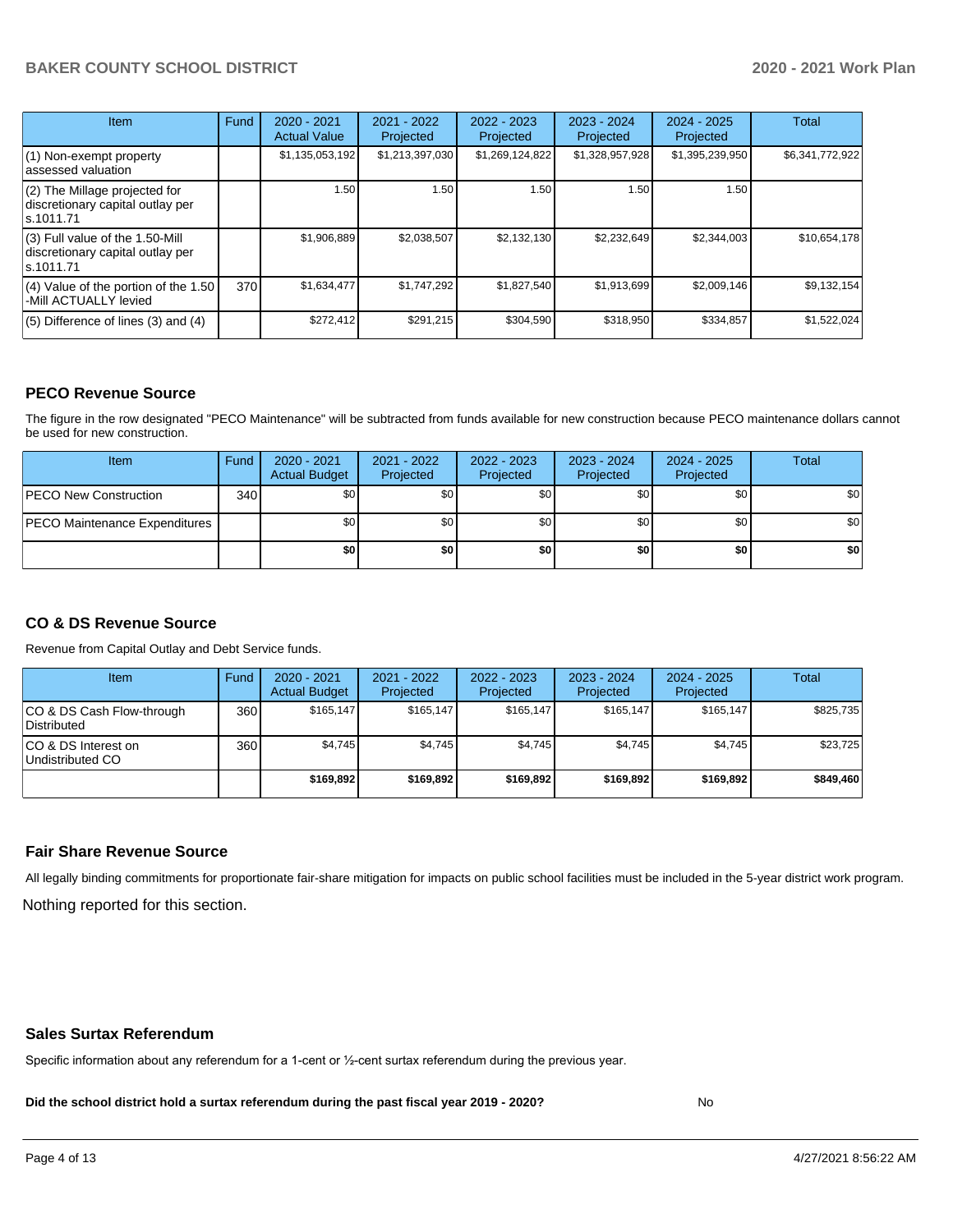## **Additional Revenue Source**

Any additional revenue sources

| Item                                                                                                                      | 2020 - 2021<br><b>Actual Value</b> | 2021 - 2022<br>Projected | 2022 - 2023<br>Projected | 2023 - 2024<br>Projected | 2024 - 2025<br>Projected | <b>Total</b> |
|---------------------------------------------------------------------------------------------------------------------------|------------------------------------|--------------------------|--------------------------|--------------------------|--------------------------|--------------|
| Proceeds from a s.1011.14/15 F.S. Loans                                                                                   | \$0                                | \$0                      | \$0                      | \$0                      | \$0                      | \$0          |
| District Bonds - Voted local bond<br>referendum proceeds per s.9, Art VII<br><b>State Constitution</b>                    | \$0                                | \$0                      | \$0                      | \$0                      | \$0                      | \$0          |
| Proceeds from Special Act Bonds                                                                                           | \$0                                | \$0                      | \$0                      | \$0                      | \$0                      | \$0          |
| Estimated Revenue from CO & DS Bond<br>Sale                                                                               | \$0                                | \$0                      | \$0                      | \$0                      | \$0                      | \$0          |
| Proceeds from Voted Capital<br>Improvements millage                                                                       | \$0                                | \$0                      | \$0                      | \$0                      | \$0                      | \$0          |
| Other Revenue for Other Capital Projects                                                                                  | \$0                                | \$0                      | \$0                      | \$0                      | \$0                      | \$0          |
| Proceeds from 1/2 cent sales surtax<br>authorized by school board                                                         | \$0                                | \$0                      | \$0                      | \$0                      | \$0                      | \$0          |
| Proceeds from local governmental<br>infrastructure sales surtax                                                           | \$0                                | \$0                      | \$0                      | \$0                      | \$0                      | \$0          |
| Proceeds from Certificates of<br>Participation (COP's) Sale                                                               | \$0                                | \$0                      | \$0                      | \$0                      | \$0                      | \$0          |
| Classrooms First Bond proceeds amount<br>authorized in FY 1997-98                                                         | \$0                                | \$0                      | \$0                      | \$0                      | \$0                      | \$0          |
| <b>Classrooms for Kids</b>                                                                                                | \$0                                | \$0                      | \$0                      | \$0                      | \$0                      | \$0          |
| <b>District Equity Recognition</b>                                                                                        | \$0                                | \$0                      | \$0                      | \$0                      | \$0                      | \$0          |
| <b>Federal Grants</b>                                                                                                     | \$0                                | \$0                      | \$0                      | \$0                      | \$0                      | \$0          |
| Proportionate share mitigation (actual<br>cash revenue only, not in kind donations)                                       | \$0                                | \$0                      | \$0                      | \$0                      | \$0                      | \$0          |
| Impact fees received                                                                                                      | \$200,000                          | \$100,000                | \$100,000                | \$100,000                | \$100,000                | \$600,000    |
| Private donations                                                                                                         | \$0                                | \$0                      | \$0                      | \$0                      | \$0                      | \$0          |
| Grants from local governments or not-for-<br>profit organizations                                                         | \$0                                | \$0                      | \$0                      | \$0                      | \$0                      | \$0          |
| Interest, Including Profit On Investment                                                                                  | \$0                                | \$0                      | \$0                      | \$0                      | \$0                      | \$0          |
| Revenue from Bonds pledging proceeds<br>from 1 cent or 1/2 cent Sales Surtax                                              | \$0                                | \$0                      | \$0                      | \$0                      | \$0                      | \$0          |
| <b>Total Fund Balance Carried Forward</b>                                                                                 | \$2,266,573                        | \$0                      | \$0                      | \$0                      | \$0                      | \$2,266,573  |
| General Capital Outlay Obligated Fund<br><b>Balance Carried Forward From Total</b><br><b>Fund Balance Carried Forward</b> | \$0                                | \$0                      | \$0                      | \$0                      | \$0                      | \$0          |
| Special Facilities Construction Account                                                                                   | \$8,504,580                        | \$8,504,580              | \$8,504,580              | \$0                      | \$0                      | \$25,513,740 |
| One Cent - 1/2 Cent Sales Surtax Debt<br>Service From Total Fund Balance Carried<br>Forward                               | \$0                                | \$0                      | \$0                      | \$0                      | \$0                      | \$0          |
| Capital Outlay Projects Funds Balance<br>Carried Forward From Total Fund<br><b>Balance Carried Forward</b>                | \$0                                | \$0                      | \$0                      | \$0                      | \$0                      | \$0          |
| <b>Subtotal</b>                                                                                                           | \$10,971,153                       | \$8,604,580              | \$8,604,580              | \$100,000                | \$100,000                | \$28,380,313 |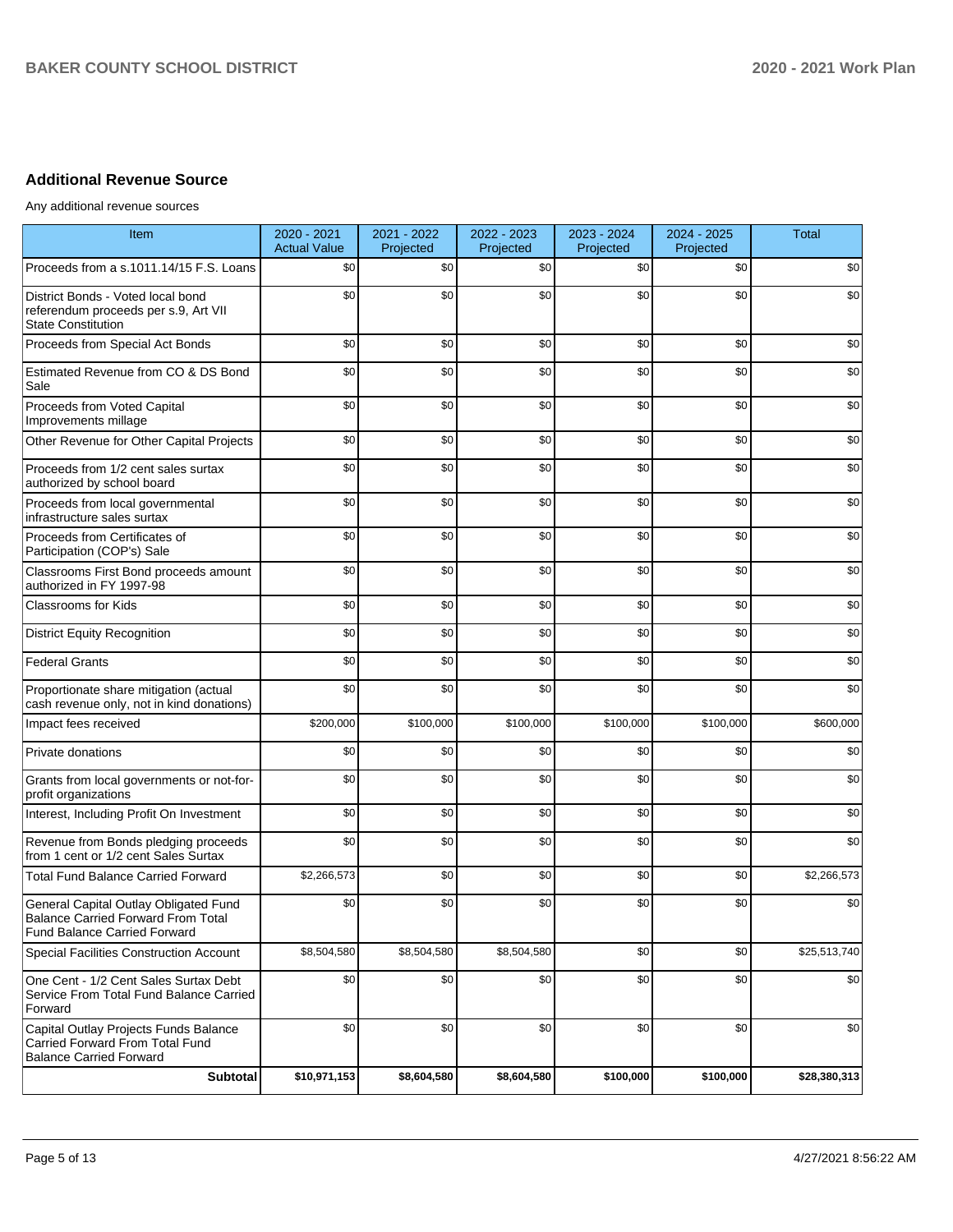# **Total Revenue Summary**

| Item Name                                                   | $2020 - 2021$<br><b>Budget</b> | $2021 - 2022$<br>Projected | $2022 - 2023$<br>Projected | $2023 - 2024$<br>Projected | $2024 - 2025$<br>Projected | <b>Five Year Total</b> |
|-------------------------------------------------------------|--------------------------------|----------------------------|----------------------------|----------------------------|----------------------------|------------------------|
| Local 1.5 Mill Discretionary Capital Outlay<br>l Revenue    | \$1,634,477                    | \$1,747,292                | \$1,827,540                | \$1,913,699                | \$2,009,146                | \$9,132,154            |
| IPECO and 1.5 Mill Maint and Other 1.5<br>Mill Expenditures | (\$3,083,426)                  | (\$2,017,184)              | (\$2,097,432)              | (S2.183.591)               | (\$2,279,038)              | (\$11,660,671)         |
| <b>PECO Maintenance Revenue</b>                             | \$0 <sub>1</sub>               | \$0 <sub>1</sub>           | \$0                        | \$0                        | \$0                        | \$0                    |
| <b>Available 1.50 Mill for New</b><br><b>Construction</b>   | (\$1,448,949)                  | (\$269,892)                | ( \$269, 892)              | ( \$269, 892)              | (\$269,892)                | (\$2,528,517)          |

| <b>Item Name</b>                     | $2020 - 2021$<br><b>Budget</b> | $2021 - 2022$<br>Projected | $2022 - 2023$<br>Projected | 2023 - 2024<br>Projected | 2024 - 2025<br>Projected | <b>Five Year Total</b> |
|--------------------------------------|--------------------------------|----------------------------|----------------------------|--------------------------|--------------------------|------------------------|
| ICO & DS Revenue                     | \$169,892                      | \$169,892                  | \$169,892                  | \$169,892                | \$169,892                | \$849,460              |
| <b>PECO New Construction Revenue</b> | \$0                            | \$0 <sub>1</sub>           | \$0                        | \$0                      | \$0                      | \$0                    |
| Other/Additional Revenue             | \$10,971,153                   | \$8,604,580                | \$8,604,580                | \$100,000                | \$100,000                | \$28,380,313           |
| <b>Total Additional Revenuel</b>     | \$11,141,045                   | \$8,774,472                | \$8,774,472                | \$269,892                | \$269.892                | \$29,229,773           |
| <b>Total Available Revenue</b>       | \$9,692,096                    | \$8,504,580                | \$8,504,580                | \$0                      | \$0                      | \$26,701,256           |

# **Project Schedules**

## **Capacity Project Schedules**

A schedule of capital outlay projects necessary to ensure the availability of satisfactory classrooms for the projected student enrollment in K-12 programs.

| <b>Project Description</b>                          | Location                  |                  | 2020 - 2021 | 2021 - 2022  | $2022 - 2023$ | $2023 - 2024$ | $2024 - 2025$ | <b>Total</b>     | Funded |
|-----------------------------------------------------|---------------------------|------------------|-------------|--------------|---------------|---------------|---------------|------------------|--------|
| New Elementary<br>School Replace<br>existing school | Location not<br>specified | Planned<br>Cost: | \$4,153,435 | \$12,460,305 | \$0           | \$0           | \$0           | \$16,613,740 Yes |        |
|                                                     | <b>Student Stations:</b>  |                  | 740         | 800          |               |               |               | 1,540            |        |
|                                                     | Total Classrooms:         |                  | 40          |              |               |               |               | 40               |        |
|                                                     |                           | Gross Sq Ft:     | 104,800     |              |               |               |               | 104,800          |        |

| <b>Planned Cost:</b>       |         | $$4,153,435$ $$12,460,305$ | \$0 | \$0 | \$0 | \$16,613,740 |
|----------------------------|---------|----------------------------|-----|-----|-----|--------------|
| <b>Student Stations: I</b> | 740     | 800                        |     |     |     | 1,540        |
| <b>Total Classrooms:</b>   | 40      |                            |     |     |     | 40           |
| Gross Sq Ft:               | 104,800 |                            |     |     |     | 104,800      |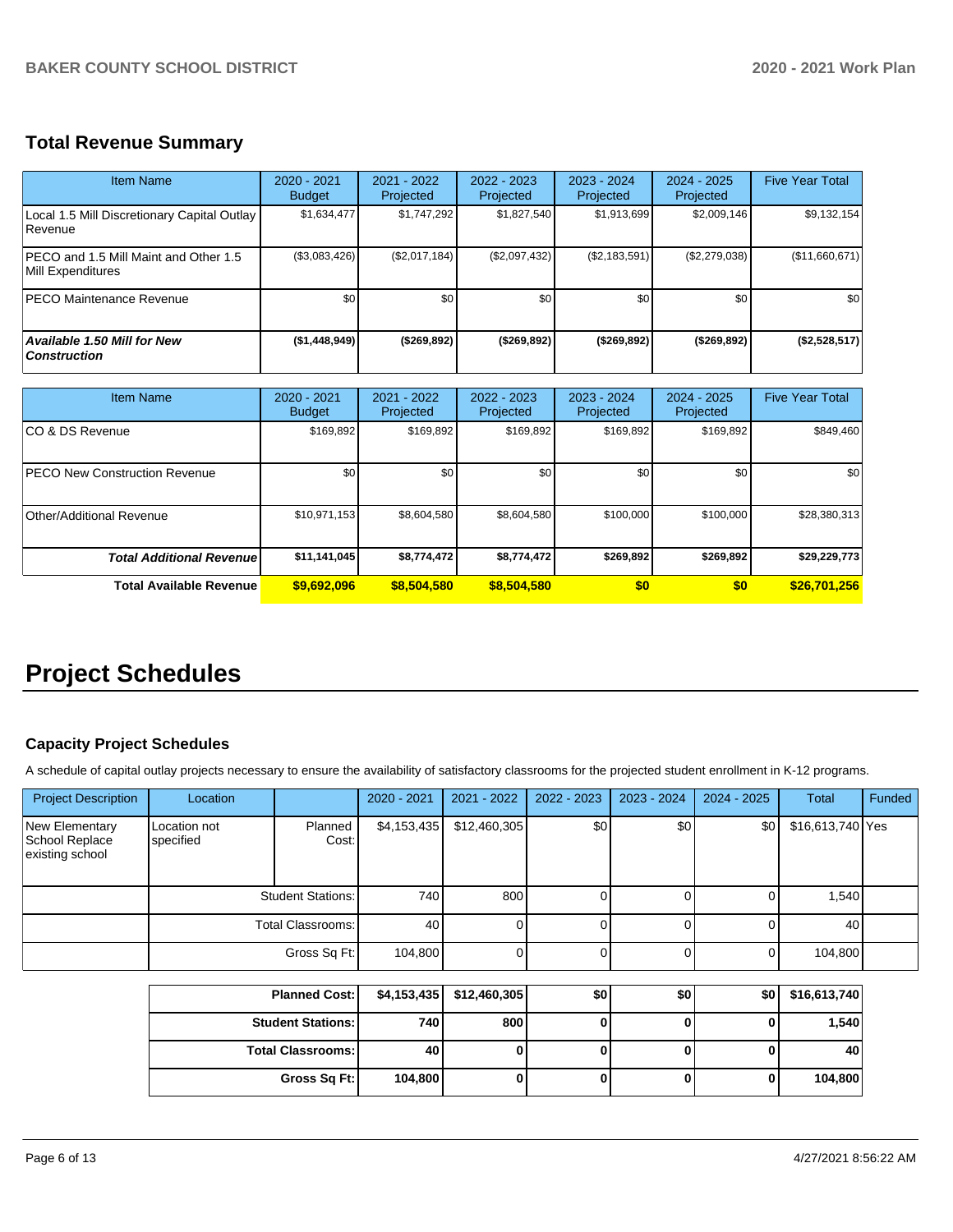#### **Other Project Schedules**

Major renovations, remodeling, and additions of capital outlay projects that do not add capacity to schools.

| <b>Project Description</b>                               | Location                 | 2020 - 2021<br><b>Actual Budget</b> | 2021 - 2022<br>Projected | 2022 - 2023<br>Projected | 2023 - 2024<br>Projected | $2024 - 2025$<br>Projected | <b>Total</b>    | Funded             |
|----------------------------------------------------------|--------------------------|-------------------------------------|--------------------------|--------------------------|--------------------------|----------------------------|-----------------|--------------------|
| Land Purchase for new<br>elementary school               | Location not specified   | \$345,000                           | ا 30                     | \$0 <sub>1</sub>         | \$0                      | \$0                        | \$345,000 Yes   |                    |
| Girls Locker Room at Softball<br>Field                   | <b>BAKER SENIOR HIGH</b> | \$0                                 | \$0 <sub>1</sub>         | \$0                      | \$0 <sub>1</sub>         | \$0                        |                 | \$0 <sup>Yes</sup> |
| Site Development & Site<br>Improvement<br>for new School | Location not specified   | \$5,193,661                         | \$4,548,855              | \$0                      | \$0                      | \$0                        | \$9,742,516 Yes |                    |
|                                                          |                          | \$5,538,661                         | \$4,548,855              | \$0                      | \$0                      | \$0                        | \$10,087,516    |                    |

### **Additional Project Schedules**

Any projects that are not identified in the last approved educational plant survey.

Nothing reported for this section.

## **Non Funded Growth Management Project Schedules**

Schedule indicating which projects, due to planned development, that CANNOT be funded from current revenues projected over the next five years.

Nothing reported for this section.

# **Tracking**

## **Capacity Tracking**

| Location                           | $2020 -$<br><b>2021 Satis.</b><br>Stu. Sta. | Actual<br>$2020 -$<br><b>2021 FISH</b><br>Capacity | Actual<br>$2019 -$<br>2020<br><b>COFTE</b> | # Class<br><b>Rooms</b> | Actual<br>Average<br>$2020 -$<br>2021 Class<br><b>Size</b> | Actual<br>$2020 -$<br>2021<br><b>Utilization</b> | <b>New</b><br>Stu.<br><b>Capacity</b> | <b>New</b><br><b>Rooms</b> to<br>be<br>Added/Re<br>moved | Projected<br>$2024 -$<br>2025<br><b>COFTE</b> | Projected<br>$2024 -$<br>2025<br><b>Utilization</b> | Projected<br>$2024 -$<br>2025 Class<br><b>Size</b> |
|------------------------------------|---------------------------------------------|----------------------------------------------------|--------------------------------------------|-------------------------|------------------------------------------------------------|--------------------------------------------------|---------------------------------------|----------------------------------------------------------|-----------------------------------------------|-----------------------------------------------------|----------------------------------------------------|
| BAKER SENIOR HIGH                  | .906                                        | 1.810                                              | 1.311                                      | 82                      | 16                                                         | 72.00 %                                          |                                       |                                                          | .351                                          | 75.00 %                                             | 16                                                 |
| IMACCLENNY 6TH<br>IGRADE CENTER    | 138 I                                       | 138 <sub>1</sub>                                   | 30                                         |                         |                                                            | 22.00 %                                          |                                       |                                                          | 30 <sup>1</sup>                               | 22.00 %                                             | $\overline{4}$                                     |
| IJ FRANKLIN KELLER<br>INTERMEDIATE | 992                                         | 992.                                               | 717                                        | 43                      | 17                                                         | 72.00 %                                          | $-992$                                | $-43$                                                    | 740 <b>I</b>                                  | $0.00 \%$                                           | $\mathbf 0$                                        |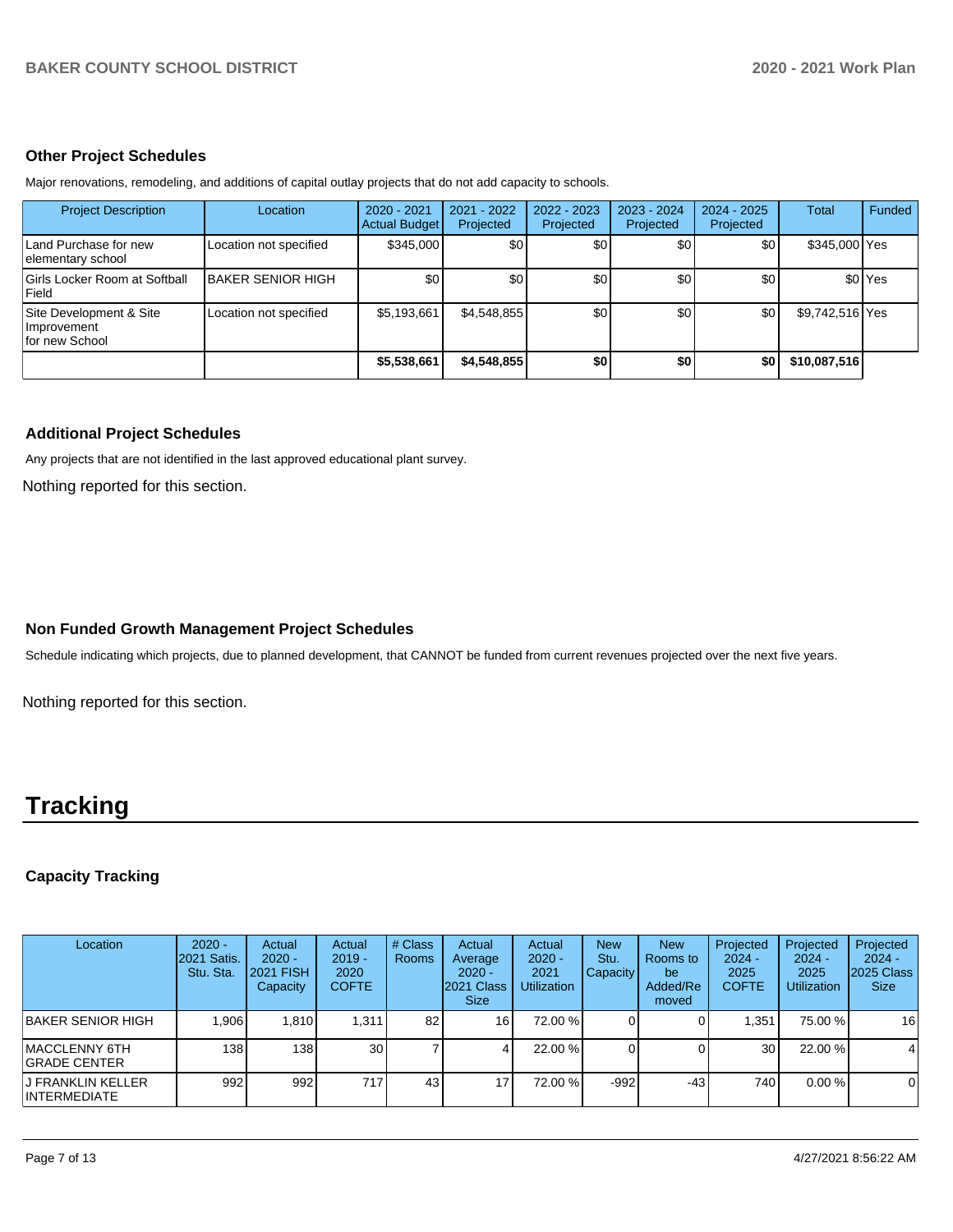|                                             | 6,799 | 6,537 | 4.804 | 293             | 16  | 73.49%  | $-1.312$ | -59 | 4.714 | 90.22%  | 20 |
|---------------------------------------------|-------|-------|-------|-----------------|-----|---------|----------|-----|-------|---------|----|
| <b>IPRE-K/KDG CENTER</b>                    | 630   | 630   | 428   | 35 <sub>1</sub> | 12  | 68.00 % | $-320$   | -16 | 1951  | 63.00 % | 10 |
| <b>INEW MACCLENNY</b><br><b>IELEMENTARY</b> | 673   | 673   | 640   | 38 <sub>l</sub> |     | 95.00 % |          |     | 625   | 93.00 % | 16 |
| <b>IWESTSIDE</b><br><b>IELEMENTARY</b>      | 806   | 806   | 523   | 20 l            | 26  | 65.00 % |          |     | 617   | 77.00 % | 31 |
| <b>BAKER MIDDLE</b>                         | .654  | ,488  | 1,155 | 68 <sup>1</sup> | ا 7 | 78.00 % |          |     | .156  | 78.00 % | 17 |

The COFTE Projected Total (4,714) for 2024 - 2025 must match the Official Forecasted COFTE Total (4,714) for 2024 - 2025 before this section can be completed. In the event that the COFTE Projected Total does not match the Official forecasted COFTE, then the Balanced Projected COFTE Table should be used to balance COFTE.

| Projected COFTE for 2024 - 2025 |       | Grade I     |
|---------------------------------|-------|-------------|
| Elementary (PK-3)               | 1.558 |             |
| Middle $(4-8)$                  | 1.851 | Elementar   |
| High (9-12)                     | 1,305 | Middle (4-8 |
|                                 | 4,714 |             |
|                                 |       | High (9-12  |

| <b>Grade Level Type</b> | <b>Balanced Projected</b><br>COFTE for 2024 - 2025 |
|-------------------------|----------------------------------------------------|
| Elementary (PK-3)       |                                                    |
| Middle $(4-8)$          |                                                    |
| High (9-12)             |                                                    |
|                         | 4,714                                              |

#### **Relocatable Replacement**

Number of relocatable classrooms clearly identified and scheduled for replacement in the school board adopted financially feasible 5-year district work program.

| _ocation                               | 2020<br>$202^{\circ}$ | 2022<br>2021 | $-2023$<br>2022 | 2024<br>$2023 -$ | 2025<br>$2024 -$ | Year 5 Total |
|----------------------------------------|-----------------------|--------------|-----------------|------------------|------------------|--------------|
| <b>Total Relocatable Replacements:</b> |                       |              |                 |                  |                  | 0            |

#### **Charter Schools Tracking**

Information regarding the use of charter schools.

Nothing reported for this section.

#### **Special Purpose Classrooms Tracking**

The number of classrooms that will be used for certain special purposes in the current year, by facility and type of classroom, that the district will, 1), not use for educational purposes, and 2), the co-teaching classrooms that are not open plan classrooms and will be used for educational purposes.

| School | School Type                            | $\parallel$ # of Elementary $\parallel$ # of Middle 4-8 $\parallel$ # of High 9-12<br>K-3 Classrooms I | <b>Classrooms</b> | <b>Classrooms</b> | # of $ESE$<br><b>Classrooms</b> | # of Combo<br><b>Classrooms</b> | Total<br><b>Classrooms</b> |
|--------|----------------------------------------|--------------------------------------------------------------------------------------------------------|-------------------|-------------------|---------------------------------|---------------------------------|----------------------------|
|        | <b>Total Educational Classrooms: I</b> |                                                                                                        |                   |                   |                                 |                                 |                            |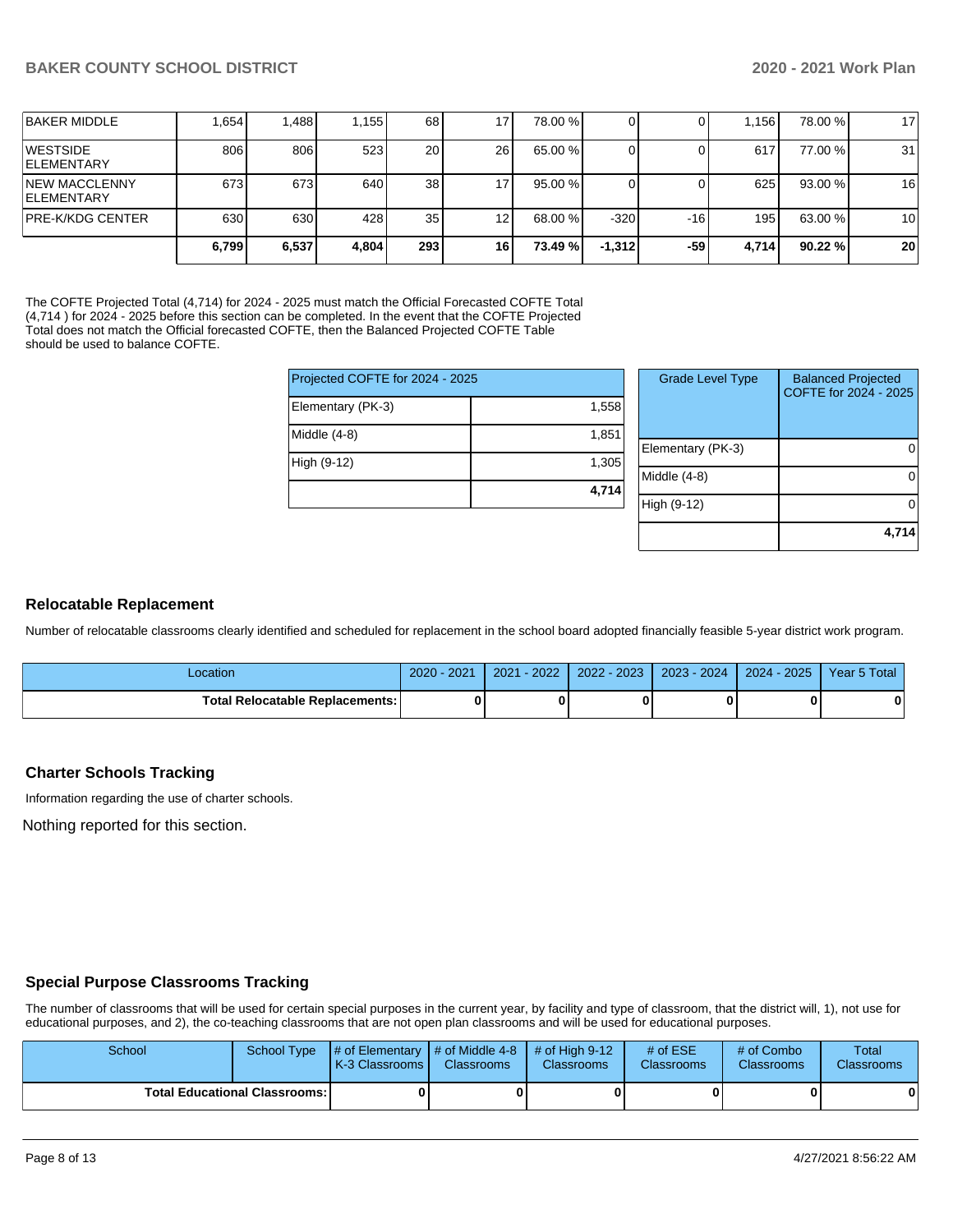| School |                                      | School Type $\parallel \#$ of Elementary $\parallel \#$ of Middle 4-8 $\parallel \#$ of High 9-12<br><b>IK-3 Classrooms I</b> | <b>Classrooms</b> | <b>Classrooms</b> | # of $ESE$<br><b>Classrooms</b> | # of Combo<br><b>Classrooms</b> | Total<br><b>Classrooms</b> |
|--------|--------------------------------------|-------------------------------------------------------------------------------------------------------------------------------|-------------------|-------------------|---------------------------------|---------------------------------|----------------------------|
|        | <b>Total Co-Teaching Classrooms:</b> |                                                                                                                               | 0                 |                   |                                 | 01                              | 0                          |

#### **Infrastructure Tracking**

#### **Necessary offsite infrastructure requirements resulting from expansions or new schools. This section should include infrastructure information related to capacity project schedules and other project schedules (Section 4).**

The Baker County School District has been approved by DOE to receive Special Facilities Funding for a new K-5 Elementary School off of State Road 121, south of Macclenny, beginning in the 2020-2021 budget year. The District will be required to construct deceleration lanes and turning lanes on SR 121 for entry into the new school. In addition, the District will be required to pave a road to the school, construct parking lots and student drop off and pick up by buses and parents, dig retention ponds, and extend the water and sewage systems to the site.

**Proposed location of planned facilities, whether those locations are consistent with the comprehensive plans of all affected local governments, and recommendations for infrastructure and other improvements to land adjacent to existing facilities. Provisions of 1013.33(12), (13) and (14) and 1013.36 must be addressed for new facilities planned within the 1st three years of the plan (Section 5).** 

The new elementary school approved by DOE is located south of Macclenny on State Road 121. The school will be on the west side of SR121, south of Southern States Nursery Road and north of Bobbie Sapp Road.

**Consistent with Comp Plan?** Yes

#### **Net New Classrooms**

The number of classrooms, by grade level and type of construction, that were added during the last fiscal year.

| List the net new classrooms added in the 2019 - 2020 fiscal year.                                                                                       | year.                                                                  |                                 | List the net new classrooms to be added in the 2020 - 2021 fiscal |                        |                            |                            |                                |                        |
|---------------------------------------------------------------------------------------------------------------------------------------------------------|------------------------------------------------------------------------|---------------------------------|-------------------------------------------------------------------|------------------------|----------------------------|----------------------------|--------------------------------|------------------------|
| "Classrooms" is defined as capacity carrying classrooms that are added to increase<br>capacity to enable the district to meet the Class Size Amendment. | Totals for fiscal year 2020 - 2021 should match totals in Section 15A. |                                 |                                                                   |                        |                            |                            |                                |                        |
| Location                                                                                                                                                | 2019 - 2020 #<br>Permanent                                             | 2019 - 2020 #<br><b>Modular</b> | 2019 - 2020 #<br>Relocatable                                      | $2019 - 2020$<br>Total | 2020 - 2021 #<br>Permanent | $2020 - 2021$ #<br>Modular | $2020 - 2021$ #<br>Relocatable | $2020 - 2021$<br>Total |
| Elementary (PK-3)                                                                                                                                       |                                                                        |                                 |                                                                   |                        | 24                         |                            |                                | 24                     |
| Middle (4-8)                                                                                                                                            |                                                                        |                                 |                                                                   |                        | 16                         |                            |                                | 16                     |
| High (9-12)                                                                                                                                             |                                                                        |                                 |                                                                   |                        |                            |                            |                                | $\Omega$               |
|                                                                                                                                                         |                                                                        |                                 |                                                                   |                        | 40                         |                            |                                | 40                     |

#### **Relocatable Student Stations**

Number of students that will be educated in relocatable units, by school, in the current year, and the projected number of students for each of the years in the workplan.

| <b>Site</b>                     | $2020 - 2021$ | 2021 - 2022 | 2022 - 2023 | $2023 - 2024$ | 2024 - 2025 | 5 Year Average |
|---------------------------------|---------------|-------------|-------------|---------------|-------------|----------------|
| BAKER SENIOR HIGH               | 443           | 443         | 443         | 443           | 443         | 443            |
| MACCLENNY 6TH GRADE CENTER      |               |             |             |               |             | 0              |
| IJ FRANKLIN KELLER INTERMEDIATE | 110           |             |             |               |             | 22             |
| IBAKER MIDDLE                   | 176           | 176         | 176         | 176           | 176         | 176            |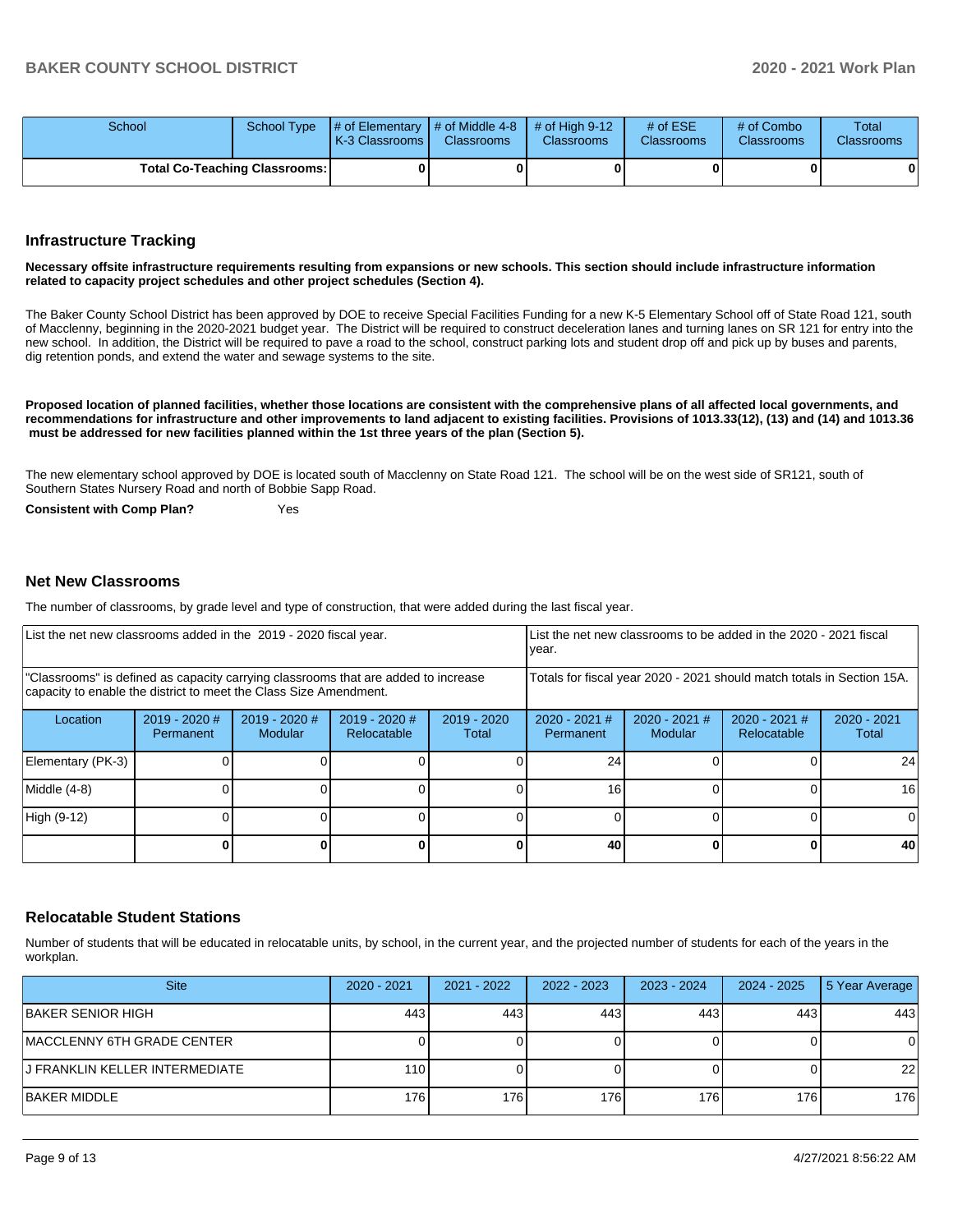## **BAKER COUNTY SCHOOL DISTRICT 2020 - 2021 Work Plan**

| <b>IWESTSIDE ELEMENTARY</b> | 54 | ⇁<br><u>_</u> | $\overline{\phantom{a}}$<br>. L | ້ | 68 |
|-----------------------------|----|---------------|---------------------------------|---|----|
| NEW MACCLENNY ELEMENTARY    |    |               |                                 |   |    |
| PRE-K/KDG CENTER            |    |               |                                 |   | 01 |

| <b>Totals for BAKER COUNTY SCHOOL DISTRICT</b>    |       |       |        |       |       |       |
|---------------------------------------------------|-------|-------|--------|-------|-------|-------|
| Total students in relocatables by year.           | 783   | 691   | 691    | 691   | 691   | 709   |
| Total number of COFTE students projected by year. | 4.777 | 4,802 | 4.775  | 4.748 | 4.714 | 4,763 |
| Percent in relocatables by year.                  | 16 %  | 14 %  | 14 % I | 15%   | 15%   | 15 %  |

## **Leased Facilities Tracking**

Exising leased facilities and plans for the acquisition of leased facilities, including the number of classrooms and student stations, as reported in the educational plant survey, that are planned in that location at the end of the five year workplan.

| Location                           | # of Leased<br>Classrooms 2020 -<br>2021 | <b>FISH Student</b><br><b>Stations</b> | Owner | # of Leased<br>Classrooms 2024 -<br>2025 | <b>FISH Student</b><br><b>Stations</b> |
|------------------------------------|------------------------------------------|----------------------------------------|-------|------------------------------------------|----------------------------------------|
| BAKER SENIOR HIGH                  |                                          |                                        |       |                                          |                                        |
| <b>IWESTSIDE ELEMENTARY</b>        |                                          |                                        |       |                                          | 0                                      |
| <b>IMACCLENNY 6TH GRADE CENTER</b> |                                          |                                        |       |                                          | 0                                      |
| J FRANKLIN KELLER INTERMEDIATE     |                                          |                                        |       |                                          | ΩI                                     |
| <b>BAKER MIDDLE</b>                |                                          |                                        |       | C                                        | $\Omega$                               |
| <b>NEW MACCLENNY ELEMENTARY</b>    |                                          |                                        |       |                                          | 0                                      |
| <b>IPRE-K/KDG CENTER</b>           |                                          |                                        |       |                                          | $\Omega$                               |
|                                    |                                          | ŋ                                      |       |                                          | 0                                      |

## **Failed Standard Relocatable Tracking**

Relocatable units currently reported by school, from FISH, and the number of relocatable units identified as 'Failed Standards'.

Nothing reported for this section.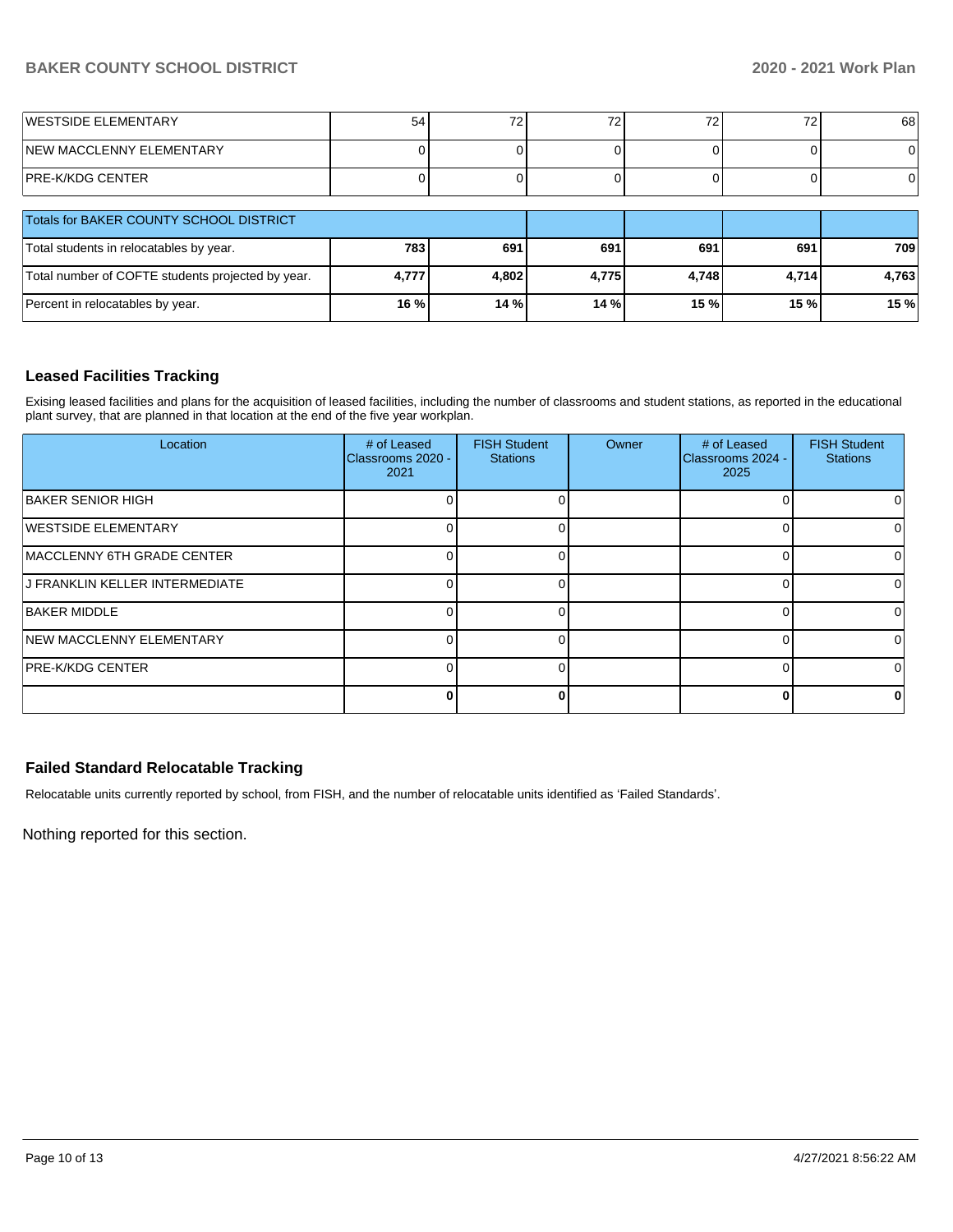# **Planning**

#### **Class Size Reduction Planning**

**Plans approved by the school board that reduce the need for permanent student stations such as acceptable school capacity levels, redistricting, busing, year-round schools, charter schools, magnet schools, public-private partnerships, multitrack scheduling, grade level organization, block scheduling, or other alternatives.**

Not Specified

#### **School Closure Planning**

**Plans for the closure of any school, including plans for disposition of the facility or usage of facility space, and anticipated revenues.** 

The District plans to use J. Franklin Keller Intermediate School as an adult facility. Many of the older buildings will need to be demolished. The newer buildings will remain.

# **Long Range Planning**

#### **Ten-Year Maintenance**

District projects and locations regarding the projected need for major renovation, repair, and maintenance projects within the district in years 6-10 beyond the projects plans detailed in the five years covered by the work plan.

Nothing reported for this section.

#### **Ten-Year Capacity**

Schedule of capital outlay projects projected to ensure the availability of satisfactory student stations for the projected student enrollment in K-12 programs for the future 5 years beyond the 5-year district facilities work program.

Nothing reported for this section.

#### **Ten-Year Planned Utilization**

Schedule of planned capital outlay projects identifying the standard grade groupings, capacities, and planned utilization rates of future educational facilities of the district for both permanent and relocatable facilities.

| Grade Level Projections         | <b>FISH</b><br>Student<br>Stations | <b>Actual 2019 -</b><br><b>2020 FISH</b><br>Capacity | Actual<br>$2019 -$<br>2020<br><b>COFTE</b> | Utilization | Actual 2019 - 2020   Actual 2020 - 2021 / 2029 - 2030 new   Projected 2029 -   Projected 2029 -<br><b>Student Capacity to be added/removed  </b> | 2030 COFTE | 2030 Utilization |
|---------------------------------|------------------------------------|------------------------------------------------------|--------------------------------------------|-------------|--------------------------------------------------------------------------------------------------------------------------------------------------|------------|------------------|
| Elementary - District<br>Totals | 3.101                              | 3.101                                                | 2.308.03                                   | 74.43 %     |                                                                                                                                                  | 3.101      | 100.00 %         |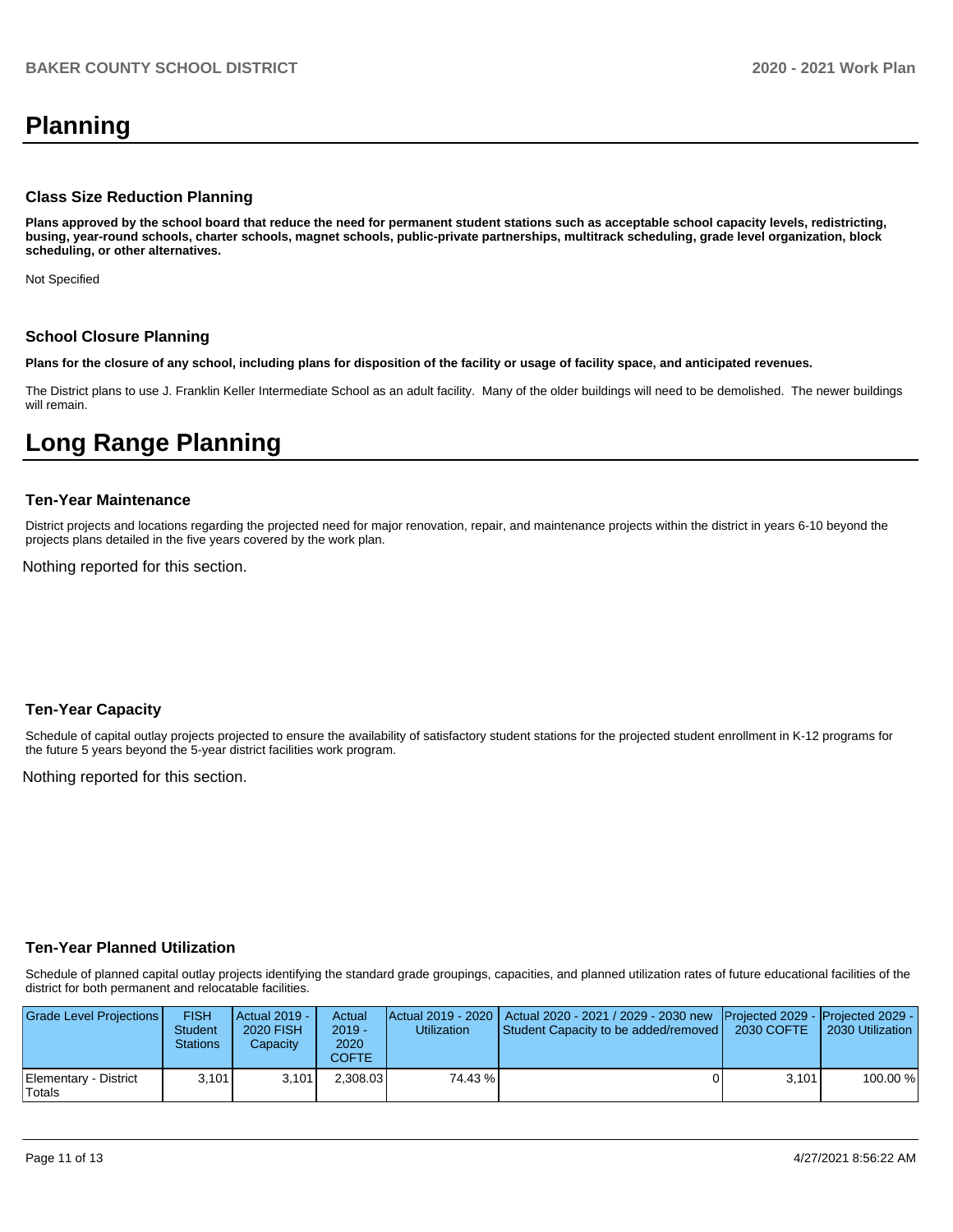|                          | 6.799             | 6,537 | 4.804.06 | 73.49 % | 6.799 | 104.01 % |
|--------------------------|-------------------|-------|----------|---------|-------|----------|
| lOther - ESE. etc        | 138 <sup>l</sup>  | 138 I | 29.72    | 21.74 % | 138 I | 100.00 % |
| High - District Totals   | .906 <sub>1</sub> | 1.810 | 1.311.24 | 72.43 % | 1,906 | 105.30 % |
| Middle - District Totals | .654              | .488  | 1.155.07 | 77.62 % | 1.654 | 111.16 % |

**Combination schools are included with the middle schools for student stations, capacity, COFTE and utilization purposes because these facilities all have a 90% utilization factor. Use this space to explain or define the grade groupings for combination schools.** 

No comments to report.

#### **Ten-Year Infrastructure Planning**

**Proposed Location of Planned New, Remodeled, or New Additions to Facilities in 06 thru 10 out years (Section 28).**

Nothing reported for this section.

Plans for closure of any school, including plans for disposition of the facility or usage of facility space, and anticipated revenues in the 06 thru 10 out **years (Section 29).**

Nothing reported for this section.

#### **Twenty-Year Maintenance**

District projects and locations regarding the projected need for major renovation, repair, and maintenance projects within the district in years 11-20 beyond the projects plans detailed in the five years covered by the work plan.

Nothing reported for this section.

#### **Twenty-Year Capacity**

Schedule of capital outlay projects projected to ensure the availability of satisfactory student stations for the projected student enrollment in K-12 programs for the future 11-20 years beyond the 5-year district facilities work program.

Nothing reported for this section.

#### **Twenty-Year Planned Utilization**